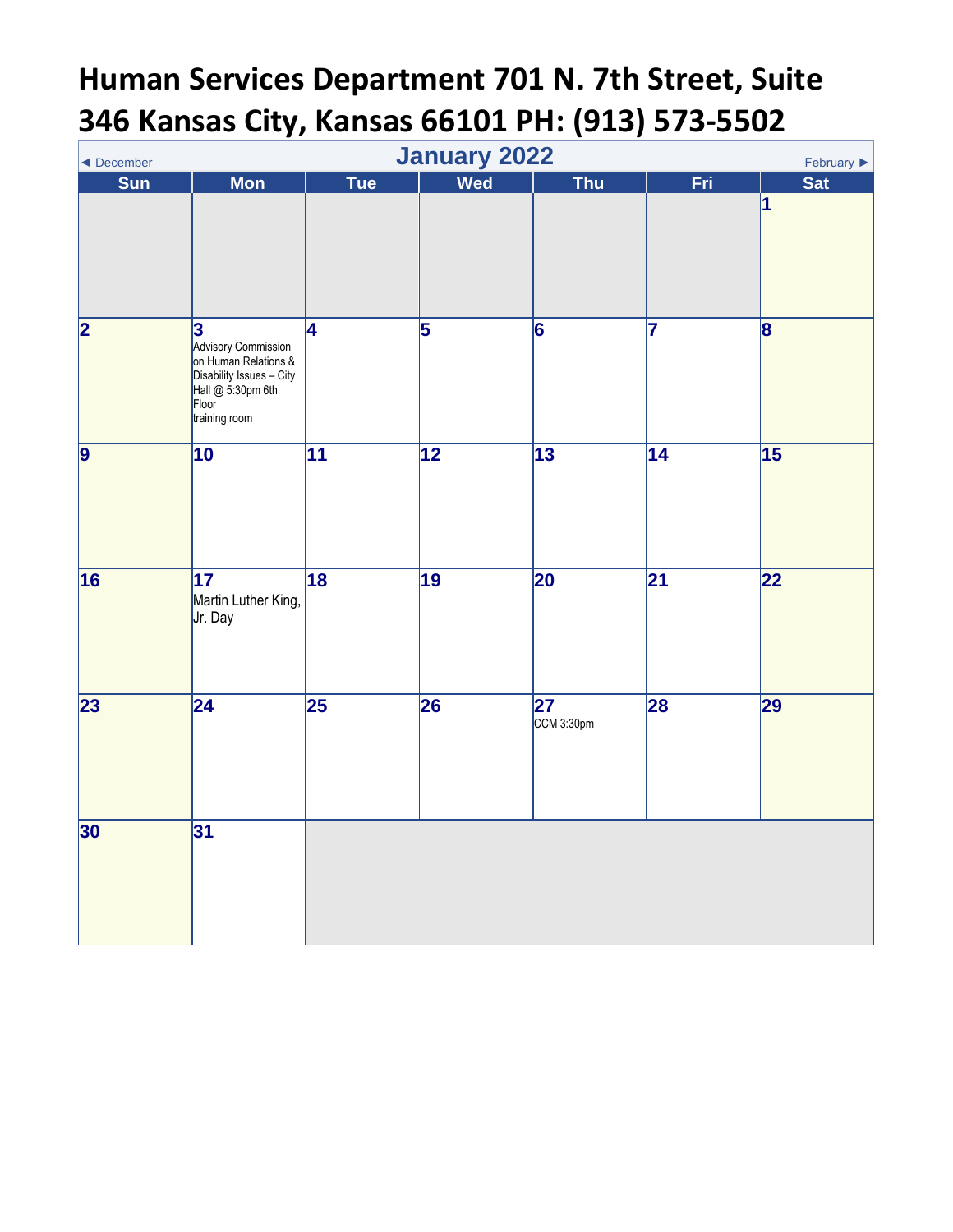<span id="page-1-0"></span>

| $\blacktriangleleft$ January | <b>February 2022</b><br>March $\blacktriangleright$                                                                                          |                 |            |                 |                 |                |  |  |
|------------------------------|----------------------------------------------------------------------------------------------------------------------------------------------|-----------------|------------|-----------------|-----------------|----------------|--|--|
| Sun                          | <b>Mon</b>                                                                                                                                   | Tue             | <b>Wed</b> | <b>Thu</b>      | Fri             | <b>Sat</b>     |  |  |
|                              |                                                                                                                                              | 1               | 2          | 3               | 4               | $\overline{5}$ |  |  |
| $\vert 6 \vert$              | 17<br>Advisory<br>Commission on<br>Human<br>Relations &<br>Disability<br><b>Issues</b> – City<br>Hall @ 5:30pm<br>6th Floor<br>training room | 8               | 9          | $\overline{10}$ | $\overline{11}$ | 12             |  |  |
| 13                           | $\overline{14}$                                                                                                                              | $\overline{15}$ | 16         | $\overline{17}$ | $\overline{18}$ | 19             |  |  |
| 20                           | 21 <br>Presidents Day -<br>office closed                                                                                                     | $\overline{22}$ | 23         | $\overline{24}$ | $\overline{25}$ | 26             |  |  |
| $\overline{27}$              | 28                                                                                                                                           |                 |            |                 |                 |                |  |  |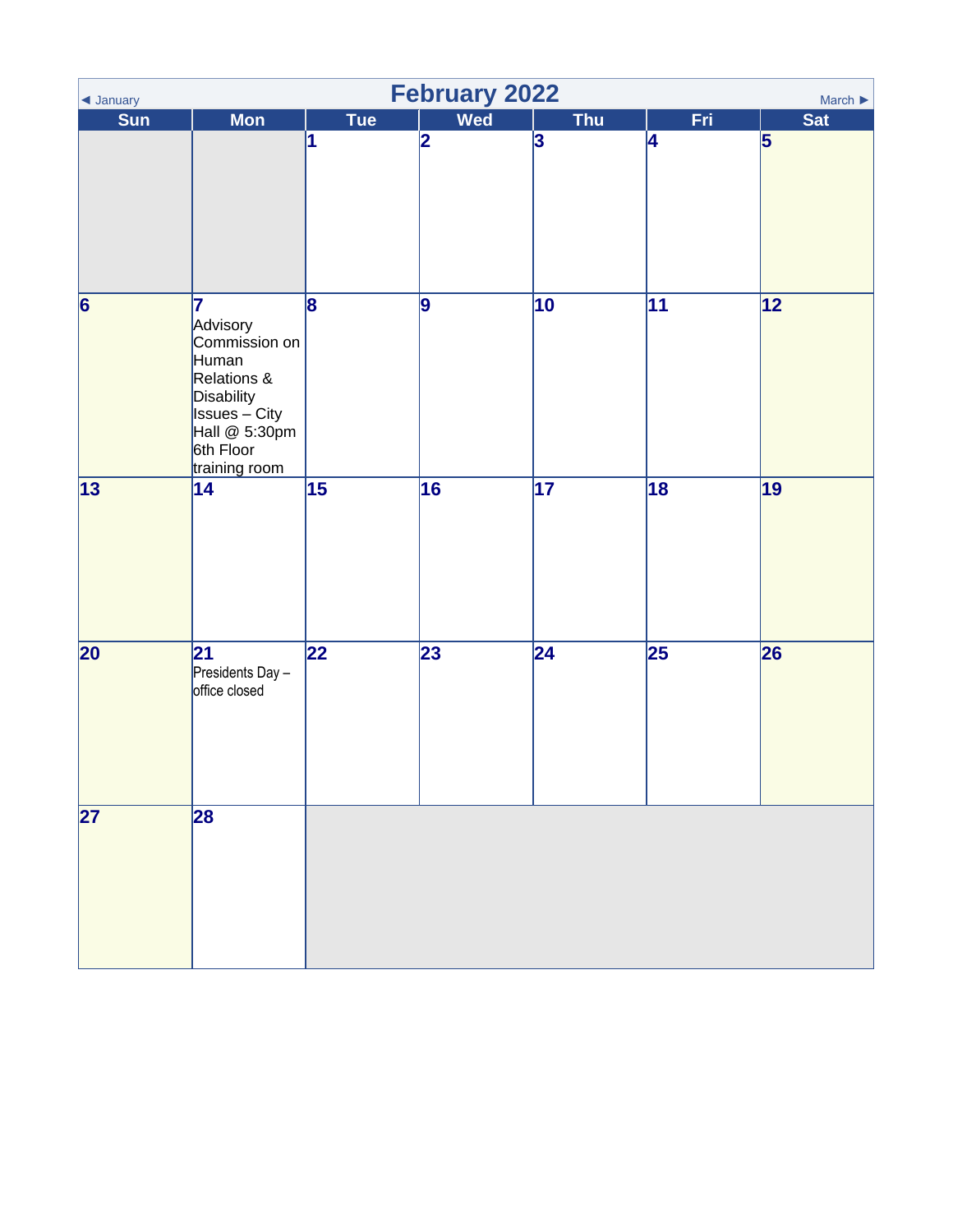<span id="page-2-0"></span>

| <b>March 2022</b><br>April $\blacktriangleright$<br>$\blacktriangleleft$ February |                                                                                                                                                    |                 |            |                                                                                                                                                                  |                                                                             |                         |  |  |  |
|-----------------------------------------------------------------------------------|----------------------------------------------------------------------------------------------------------------------------------------------------|-----------------|------------|------------------------------------------------------------------------------------------------------------------------------------------------------------------|-----------------------------------------------------------------------------|-------------------------|--|--|--|
| <b>Sun</b>                                                                        | <b>Mon</b>                                                                                                                                         | <b>Tue</b>      | <b>Wed</b> | <b>Thu</b>                                                                                                                                                       | Fri                                                                         | <b>Sat</b>              |  |  |  |
|                                                                                   |                                                                                                                                                    | 1               | 2          | 3                                                                                                                                                                | 4                                                                           | $\overline{\mathbf{5}}$ |  |  |  |
| $\vert 6 \vert$                                                                   | 7<br>Advisory<br>Commission<br>on Human<br>Relations &<br><b>Disability</b><br><b>Issues</b> – City<br>Hall @ 5:30pm<br>6th Floor<br>training room | 8               | 9          | 10<br>Human Relation<br><b>RIGHTS &amp;</b><br><b>RESPONSIBILITIES</b><br>FOR WYANDOTTE<br><b>COUNTY</b><br><b>RENTERS</b><br><b>ADVOCATES</b><br><b>TRANING</b> | 11                                                                          | 12                      |  |  |  |
| 13                                                                                | 14                                                                                                                                                 | 15              | 16         | 17                                                                                                                                                               | 18<br>Affiliate Meeting:<br>City Hall, 6th floor<br>training room @<br>10am | 19                      |  |  |  |
| 20                                                                                | 21                                                                                                                                                 | $\overline{2}2$ | 23         | $\overline{24}$                                                                                                                                                  | 25                                                                          | 26                      |  |  |  |
| 27                                                                                | 28                                                                                                                                                 | 29              | 30         | 31                                                                                                                                                               |                                                                             |                         |  |  |  |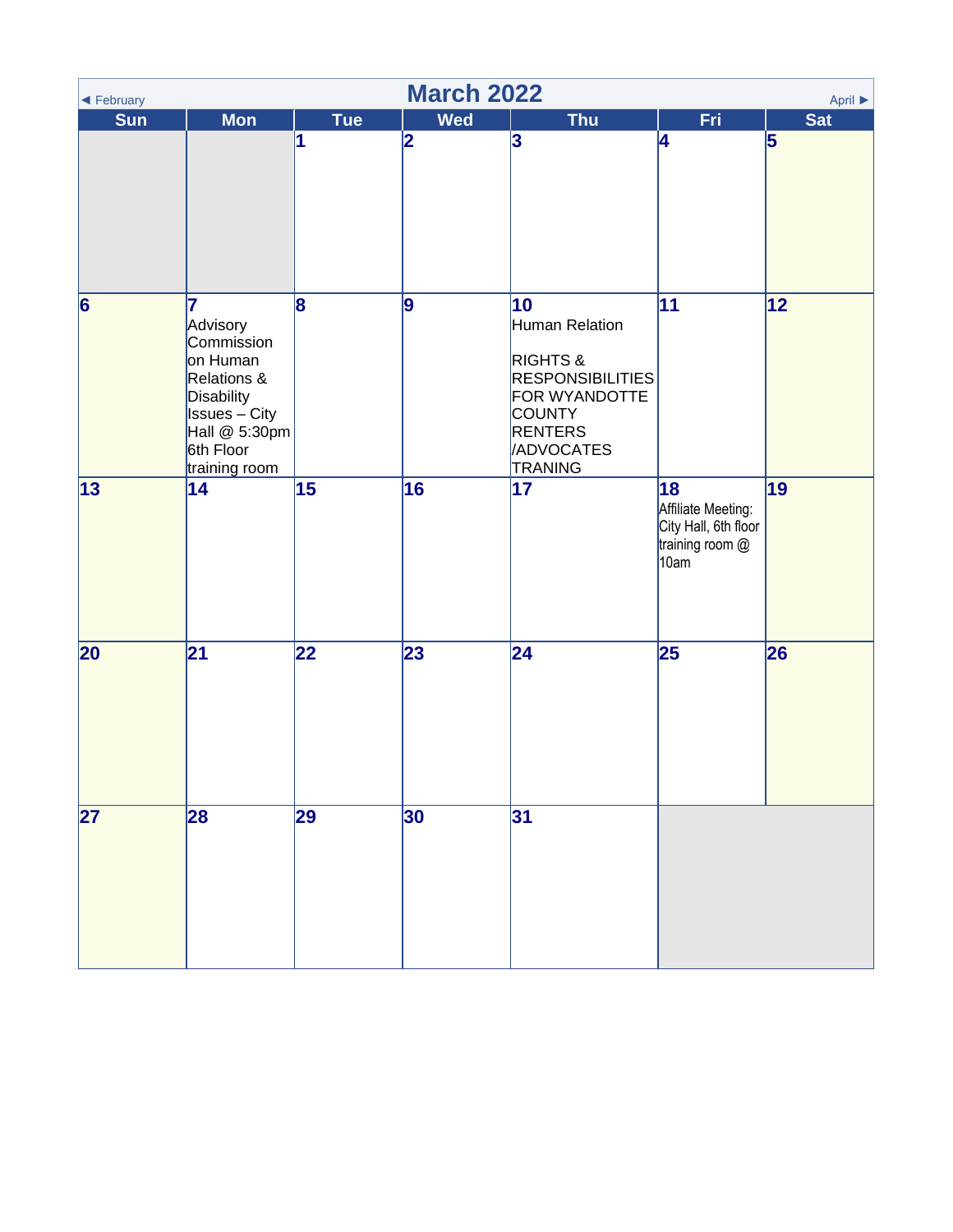<span id="page-3-0"></span>

| $\blacktriangleleft$ March | <b>April 2022</b><br>$May \triangleright$                                                                                                   |            |                 |                                                                         |                                       |                |  |  |  |
|----------------------------|---------------------------------------------------------------------------------------------------------------------------------------------|------------|-----------------|-------------------------------------------------------------------------|---------------------------------------|----------------|--|--|--|
| <b>Sun</b>                 | <b>Mon</b>                                                                                                                                  | <b>Tue</b> | <b>Wed</b>      | <b>Thu</b>                                                              | Fri.                                  | <b>Sat</b>     |  |  |  |
|                            |                                                                                                                                             |            |                 |                                                                         | 1                                     | 2              |  |  |  |
| $\overline{\mathbf{3}}$    | 4<br>Advisory<br>Commission on<br>Human<br>Relations &<br>Disability<br><b>Issues</b> – City<br>Hall @ 5:30pm<br>6th Floor<br>training room | 5          | 6               | 17<br><b>Bias Virtual</b>                                               | 8                                     | $\overline{9}$ |  |  |  |
| $ 10\rangle$               | 11                                                                                                                                          | 12         | 13              | 14<br>Human<br>Relation<br>LANDLORDS<br><b>RIGHTS</b><br><b>TRANING</b> | 15<br>Spring Holiday<br>office Closed | 16             |  |  |  |
| 17                         | $\overline{18}$                                                                                                                             | 19         | $\overline{20}$ | 21 <br>CCM 3:30pm                                                       | $\overline{22}$                       | 23             |  |  |  |
| 24                         | 25                                                                                                                                          | 26         | 27              | 28                                                                      | 29                                    | 30             |  |  |  |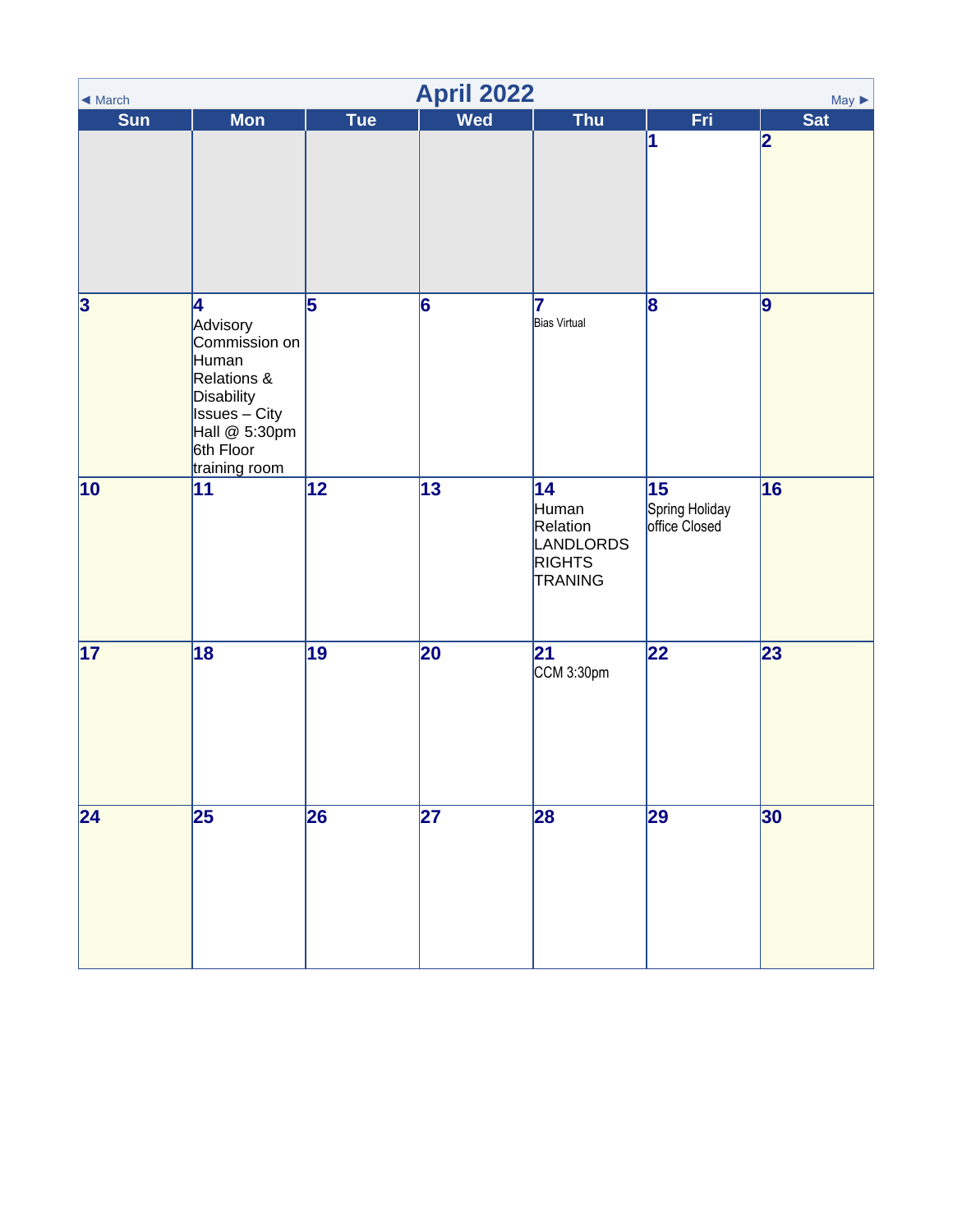<span id="page-4-0"></span>

| ◀ April                 |                                                                                                                                                                               |                 | <b>May 2022</b> |                 |                                                                            | June $\blacktriangleright$ |
|-------------------------|-------------------------------------------------------------------------------------------------------------------------------------------------------------------------------|-----------------|-----------------|-----------------|----------------------------------------------------------------------------|----------------------------|
| <b>Sun</b><br>$\vert$ 1 | <b>Mon</b><br> 2 <br>Advisory<br>Commission on<br>Human<br>Relations &<br>Disability<br>$\overline{\phantom{a}}$ Issues – City<br>Hall @ 5:30pm<br>6th Floor<br>training room | Tue<br>3        | <b>Wed</b><br>4 | <b>Thu</b><br>5 | Fri.<br>6<br>Vocational rehabilitation<br>virtual presentation For<br>CDDO | <b>Sat</b><br>17           |
| $\vert 8 \vert$         | $\vert$ 9                                                                                                                                                                     | 10              | 11              | 12              | 13                                                                         | 14                         |
| 15                      | 16                                                                                                                                                                            | 17              | 18              | 19              | 20                                                                         | 21                         |
| 22                      | $\overline{23}$                                                                                                                                                               | $\overline{24}$ | $\overline{25}$ | 26              | 27<br>Zoom Hangout<br>3:30pm                                               | 28                         |
| 29                      | 30 <br>Memorial Day -<br>office closed                                                                                                                                        | 31              |                 |                 |                                                                            |                            |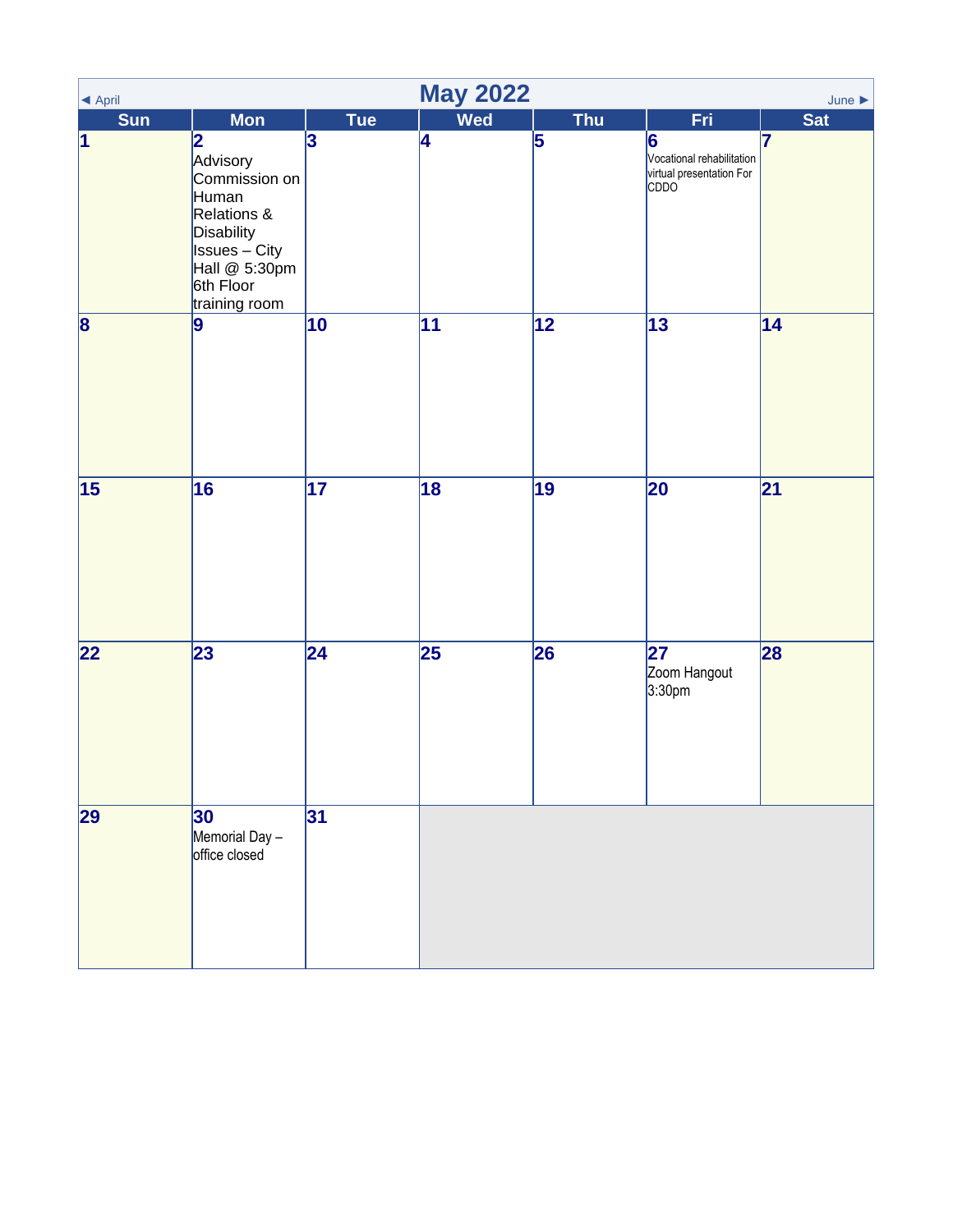<span id="page-5-0"></span>

| <b>June 2022</b><br>July $\blacktriangleright$<br>$\triangleleft$ May |                                                                                                                                                                            |     |            |                                                                                                             |                                                                                          |            |  |  |
|-----------------------------------------------------------------------|----------------------------------------------------------------------------------------------------------------------------------------------------------------------------|-----|------------|-------------------------------------------------------------------------------------------------------------|------------------------------------------------------------------------------------------|------------|--|--|
| <b>Sun</b>                                                            | <b>Mon</b>                                                                                                                                                                 | Tue | <b>Wed</b> | Thu                                                                                                         | Fri.                                                                                     | <b>Sat</b> |  |  |
|                                                                       |                                                                                                                                                                            |     | 1          | 2                                                                                                           | 3                                                                                        | 4          |  |  |
| 5                                                                     | 6<br>Advisory<br>Commission on<br>Human<br>Relations &<br>Disability<br>$\overline{\phantom{a}}$ Issues $\overline{-}$ City<br>Hall @ 5:30pm<br>6th Floor<br>training room | 7   | 8          | 9<br>Free: Community<br>Resource and<br>Provider<br>Fair: Pierson<br>Community Center<br>@<br>$11$ am – 2pm | 10                                                                                       | 11         |  |  |
| 12                                                                    | 13                                                                                                                                                                         | 14  | 15         | 16                                                                                                          | $\overline{17}$<br>Affiliate Meeting:<br>City Hall, 6th floor<br>training room @<br>10am | 18         |  |  |
| 19                                                                    | 20<br>Juneteenth -<br>Office Closed                                                                                                                                        | 21  | 22         | 23                                                                                                          | 24                                                                                       | 25         |  |  |
| 26                                                                    | 27                                                                                                                                                                         | 28  | 29         | 30                                                                                                          |                                                                                          |            |  |  |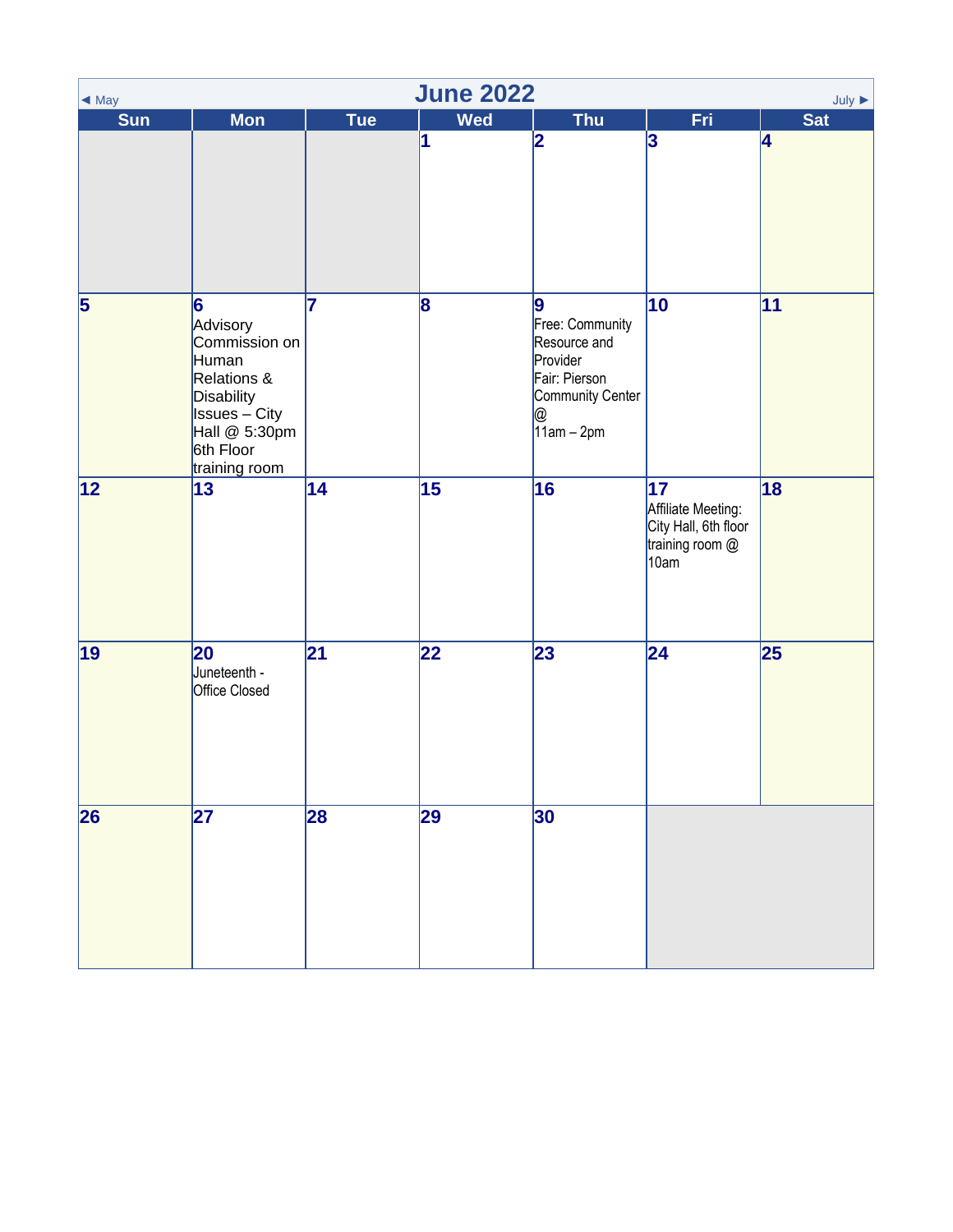<span id="page-6-0"></span>

| $\triangleleft$ June    | <b>July 2022</b><br>August $\blacktriangleright$                                                                                                       |                 |                 |                   |                 |                |  |  |  |
|-------------------------|--------------------------------------------------------------------------------------------------------------------------------------------------------|-----------------|-----------------|-------------------|-----------------|----------------|--|--|--|
| <b>Sun</b>              | <b>Mon</b>                                                                                                                                             | Tue             | <b>Wed</b>      | Thu               | Fri.            | <b>Sat</b>     |  |  |  |
|                         |                                                                                                                                                        |                 |                 |                   | 1               | 2              |  |  |  |
| $\overline{\mathbf{3}}$ | 4<br>Independence Day<br>office closed                                                                                                                 | $\overline{5}$  | $\overline{6}$  | 7                 | 8               | $\overline{9}$ |  |  |  |
| $ 10\rangle$            | $ 11\rangle$<br>Advisory<br>Commission on<br>Human<br>Relations &<br>Disability<br><b>Issues</b> – City<br>Hall @ 5:30pm<br>6th Floor<br>training room | $\overline{12}$ | 13              | 14                | $\overline{15}$ | 16             |  |  |  |
| 17                      | $\overline{18}$                                                                                                                                        | $\overline{19}$ | 20              | 21 <br>CCM 3:30pm | $\overline{22}$ | 23             |  |  |  |
| 24                      | 25                                                                                                                                                     | 26              | $\overline{27}$ | 28                | 29              | 30             |  |  |  |
| 31                      |                                                                                                                                                        |                 |                 |                   |                 |                |  |  |  |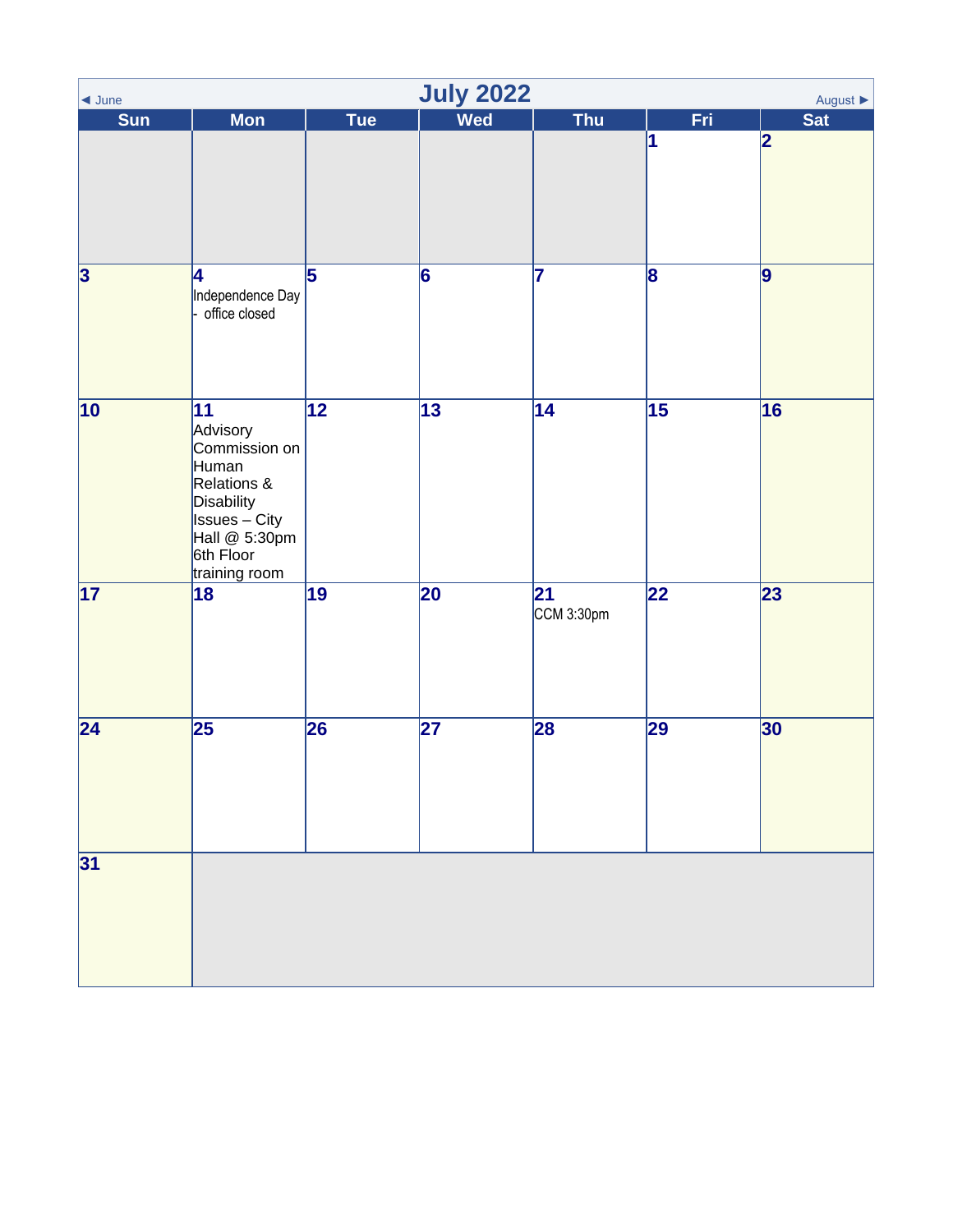<span id="page-7-0"></span>

| <b>August 2022</b><br>September $\blacktriangleright$<br>$\blacktriangleleft$ July |                                                                                                                                                                            |     |                         |                 |                                                            |            |  |
|------------------------------------------------------------------------------------|----------------------------------------------------------------------------------------------------------------------------------------------------------------------------|-----|-------------------------|-----------------|------------------------------------------------------------|------------|--|
| Sun                                                                                | <b>Mon</b>                                                                                                                                                                 | Tue | <b>Wed</b>              | <b>Thu</b>      | Fri:                                                       | <b>Sat</b> |  |
|                                                                                    | 1                                                                                                                                                                          | 2   | $\overline{\mathbf{3}}$ | 4               | 5                                                          | 6          |  |
| $\overline{\mathbf{7}}$                                                            | 8<br>Advisory<br>Commission on<br>Human<br>Relations &<br>Disability<br>$\overline{\phantom{a}}$ Issues $\overline{-}$ City<br>Hall @ 5:30pm<br>6th Floor<br>training room | 9   | 10                      | $\overline{11}$ | 12                                                         | 13         |  |
| 14                                                                                 | 15                                                                                                                                                                         | 16  | $\overline{17}$         | $\overline{18}$ | 19<br>Zoom Hangout<br>3:30pm                               | 20         |  |
| 21                                                                                 | 22                                                                                                                                                                         | 23  | 24                      | $\overline{25}$ | 26<br>Picnic in the Park<br>Location TBD<br>@11:30am2:30pm | 27         |  |
| 28                                                                                 | 29                                                                                                                                                                         | 30  | 31                      |                 |                                                            |            |  |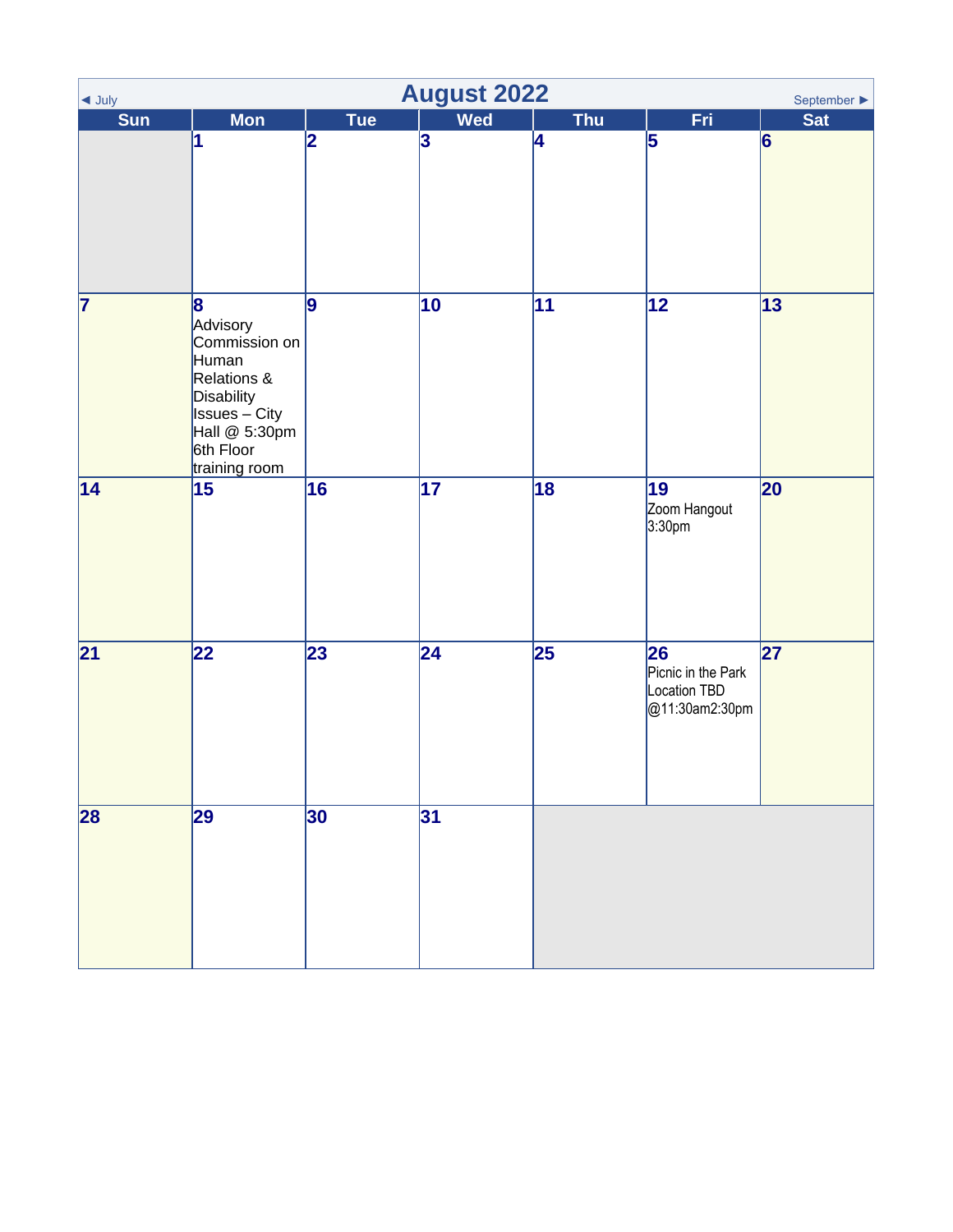<span id="page-8-0"></span>

| ◀ August        | <b>September 2022</b><br>October ▶                                                                                                            |            |                                                                              |                                                                             |                                                                             |                 |  |  |  |
|-----------------|-----------------------------------------------------------------------------------------------------------------------------------------------|------------|------------------------------------------------------------------------------|-----------------------------------------------------------------------------|-----------------------------------------------------------------------------|-----------------|--|--|--|
| <b>Sun</b>      | <b>Mon</b>                                                                                                                                    | <b>Tue</b> | <b>Wed</b>                                                                   | <b>Thu</b>                                                                  | <b>Fri</b>                                                                  | Sat             |  |  |  |
|                 |                                                                                                                                               |            |                                                                              | 1                                                                           | 2                                                                           | 3               |  |  |  |
| 4               | 5<br>Labor Day - office<br>closed                                                                                                             | 6          | 17<br>Provider Training:<br>Health<br>Department,<br>Auditorium @9am-<br>4pm | 8<br>Provider Training:<br>Health<br>Department,<br>Auditorium @9am-<br>4pm | 9                                                                           | 10              |  |  |  |
| $\overline{11}$ | 12 <br>Advisory<br>Commission on<br>Human<br>Relations &<br>Disability<br><b>Issues</b> - City<br>Hall @ 5:30pm<br>6th Floor<br>training room | 13         | 14                                                                           | 15                                                                          | 16                                                                          | $\overline{17}$ |  |  |  |
| 18              | 19                                                                                                                                            | 20         | 21                                                                           | 22                                                                          | 23<br>Affiliate Meeting:<br>City Hall, 6th floor<br>training room @<br>10am | 24              |  |  |  |
| 25              | 26                                                                                                                                            | 27         | 28                                                                           | 29                                                                          | 30                                                                          |                 |  |  |  |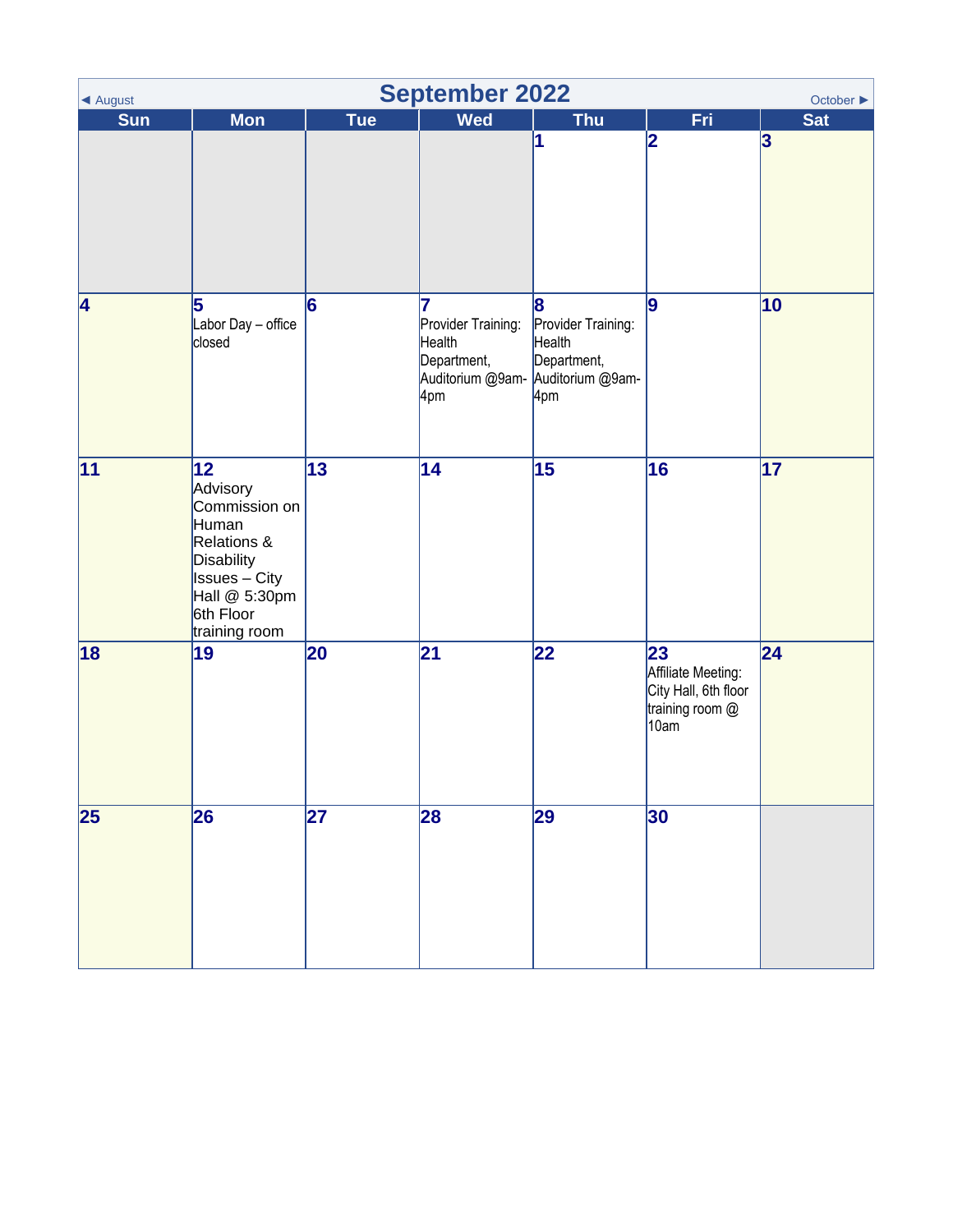<span id="page-9-0"></span>

| October 2022<br>November $\blacktriangleright$<br>$\blacktriangleleft$ September |                                                                                                                                             |                 |            |                  |                                  |                         |  |  |
|----------------------------------------------------------------------------------|---------------------------------------------------------------------------------------------------------------------------------------------|-----------------|------------|------------------|----------------------------------|-------------------------|--|--|
| Sun                                                                              | <b>Mon</b>                                                                                                                                  | <b>Tue</b>      | <b>Wed</b> | Thu              | Fri.                             | <b>Sat</b>              |  |  |
|                                                                                  |                                                                                                                                             |                 |            |                  |                                  | 1                       |  |  |
| $\overline{\mathbf{2}}$                                                          | 3<br>Advisory<br>Commission on<br>Human<br>Relations &<br>Disability<br><b>Issues</b> – City<br>Hall @ 5:30pm<br>6th Floor<br>training room | 4               | 5          | 6                | 17                               | $\overline{\mathbf{8}}$ |  |  |
| 9                                                                                | 10                                                                                                                                          | 11              | 12         | $\overline{13}$  | $\overline{14}$                  | 15                      |  |  |
| 16                                                                               | $\overline{17}$                                                                                                                             | 18              | 19         | 20<br>CCM 3:30pm | 21                               | 22                      |  |  |
| 23                                                                               | $\overline{24}$                                                                                                                             | $\overline{25}$ | 26         | $\overline{27}$  | 28<br>Holloween Party<br>11:00am | 29                      |  |  |
| 30                                                                               | 31                                                                                                                                          |                 |            |                  |                                  |                         |  |  |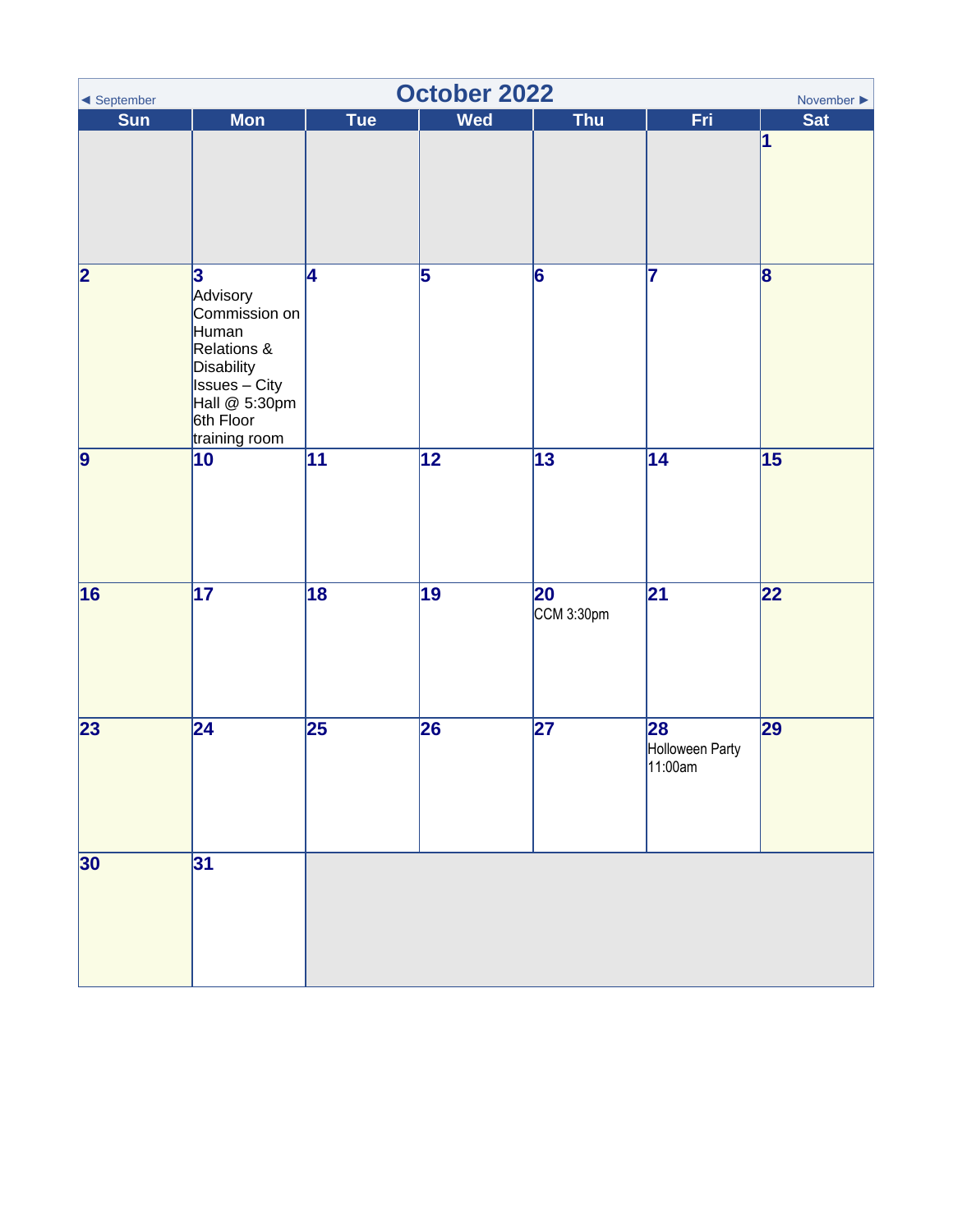<span id="page-10-0"></span>

| ◀ October      | <b>November 2022</b><br>December $\blacktriangleright$                                                                                             |                                                                                                  |                  |                                         |                                           |                              |  |  |
|----------------|----------------------------------------------------------------------------------------------------------------------------------------------------|--------------------------------------------------------------------------------------------------|------------------|-----------------------------------------|-------------------------------------------|------------------------------|--|--|
| <b>Sun</b>     | <b>Mon</b>                                                                                                                                         | <b>Tue</b><br>1<br>Hats and Gloves<br>Collection will run<br>from November 1st<br>- December 9th | <b>Wed</b><br> 2 | <b>Thu</b><br>3                         | Fri<br>4                                  | <b>Sat</b><br>$\overline{5}$ |  |  |
| $\overline{6}$ | 7<br>Advisory<br>Commission on<br>Human<br>Relations &<br><b>Disability</b><br><b>Issues</b> – City<br>Hall @ 5:30pm<br>6th Floor<br>training room | 8                                                                                                | 9                | 10                                      | 11<br>Veterans Day -<br>office closed     | 12                           |  |  |
| 13             | 14<br>H                                                                                                                                            | 15                                                                                               | 16               | $\overline{17}$                         | 18<br>Zoom Hangout<br>3:30pm              | 19                           |  |  |
| 20             | 21                                                                                                                                                 | 22                                                                                               | 23               | 24<br>Thanksgiving Day<br>office closed | 25<br>Thanksgiving Day<br>- office closed | 26                           |  |  |
| 27             | 28                                                                                                                                                 | 29                                                                                               | 30               |                                         |                                           |                              |  |  |